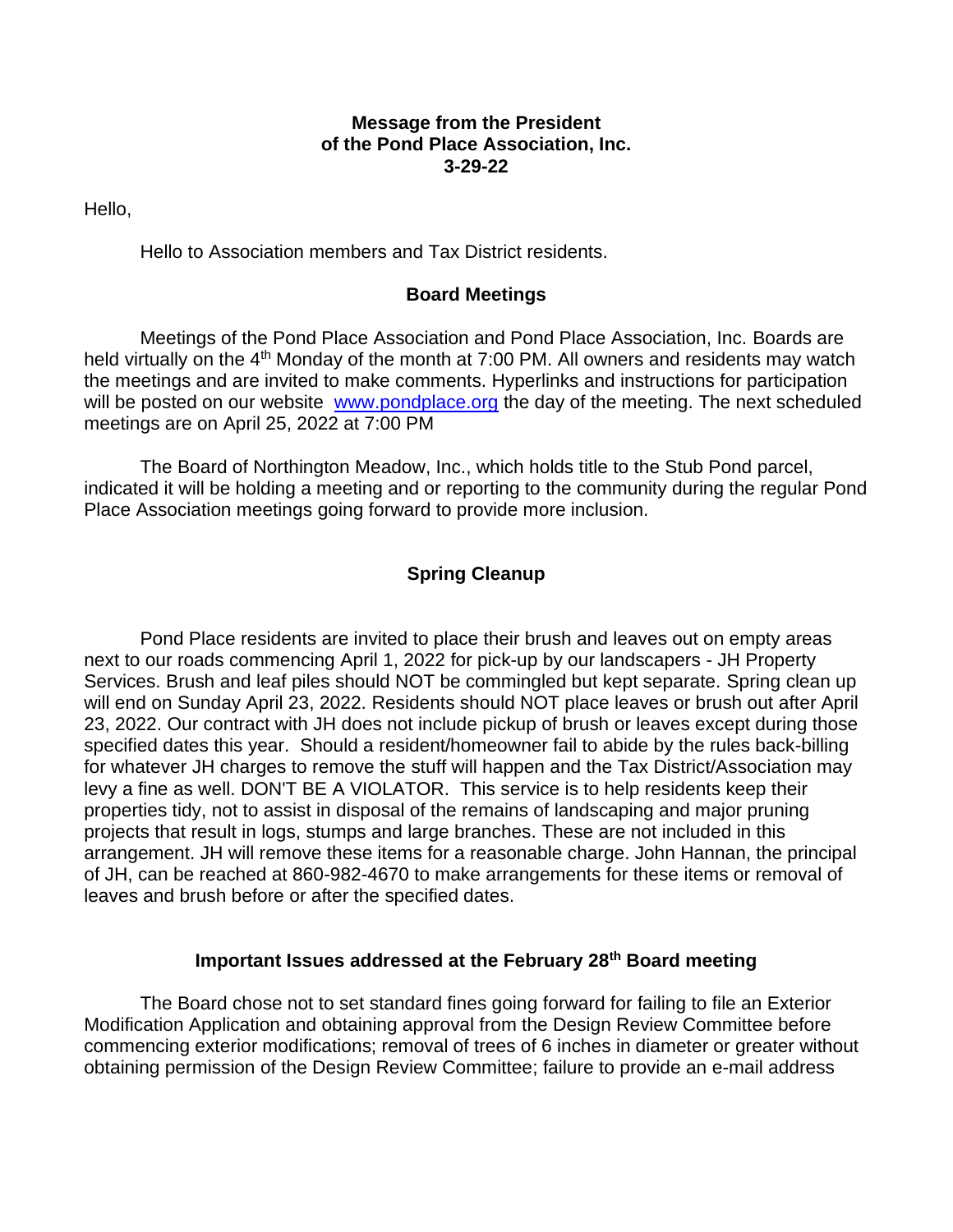and repeated violation of the rules governing storage of trash and recycling barrels. Instead the Board indicated it preferred at this time to handle fines going forward on a case by case basis.

Based on conversations with the Town Planner, it was determined that no significant benefit would accrue to Pond Place by seeking to have our zone changed as the residential use afforded similar protection. The decision was made to have both the President and Manager subscribed to the electronic notices of the Planning & Zoning Commission and Zoning Board of Appeals so we would be aware of activities contemplated on abutting parcels.

### **Important Issues addressed at the March 28th Board meeting**

The Board agreed to move forward on relandscaping the September Way center island and to add plantings to the Pond Circle and Morningside center islands.

The Board denied a variance request by the owners of 3 Finch to exceed the 350 sq foot limit on combined decks and patios by approximately 520 sq feet.

The Board agreed to return to a regular schedule for common area lawn fertilization, ornamental fertilization and pest control.

The Board agreed to a resolution imposing interest on land leases which are still delinquent after June 30, 2022 and to refer to our attorneys for prosecution those land leases which are six months delinquent or more on July 1, 2022. Significantly the resolution excused lessees from any historic interest on their land lease delinquencies as long as they bring their leases current by June 30, 2022. Those who are behind on their land leases should make arrangements to take advantage of this opportunity. An announcement will be sent out to all lessees from White & Katzman explaining the resolution.

# **New Land Maintenance Rule**

Complaints have been received from time to time about Exclusive Use Areas that are not kept up. I suspect we are all familiar with the occasional EUA where grass is not mowed, or leaves are left around to blow on their neighbor's EUA's after spring or fall clean up period has passed, or no effort appears to have been made to keep shrubs pruned or dead plantings removed or stuff is left all over the place, etc. Homeowners are reminded that the Pond Place Declaration provides in Article VI Section 1 C of the Declaration: **"Dwellings and the Land shall be kept in a neat attractive manner and kept in good repair."** Land refers to Exclusive Use Areas including those which encroach on buffer areas. The Board with one abstention codified this passage as a rule on October 25, 2021 and it will be added to the Rules and Regulations of Pond Place as a reminder that there is an expectation EUAs will be kept in a neat and attractive manner.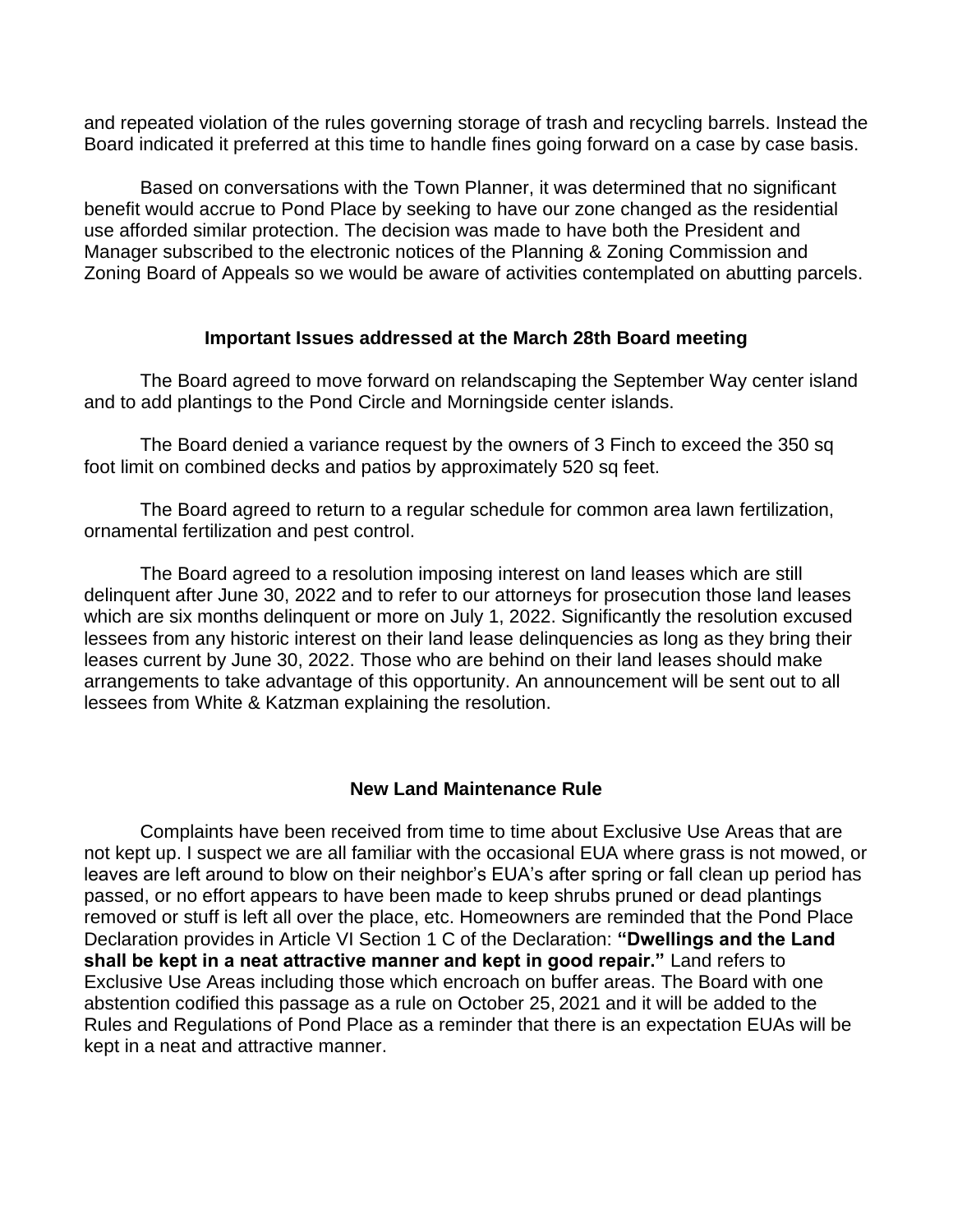#### **Service Line Maintenance Responsibility**

The Board recently requested guidance from the Association's attorney on maintenance and repair responsibility for water, sewer and gas pipes outside of a dwelling unit or other structure. His written opinion of counsel is posted elsewhere on the Pond Place website. I will summarize it as follows: Homeowners are responsible for the maintenance and repair of water and sewer pipes that exclusively serve their dwelling unit. The Pond Place Association, Inc. and Tax District are responsible for those which serve multiple dwellings. CNG currently retains full responsibility for gas pipes that extend from the foundation of dwellings outward. Homeowners are urged to obtain an indorsement to their HO6 homeowner's insurance policy for "service line coverage". Most insurance companies offer this endorsement for a small additional annual premium. Outside pipe breaks or ruptures can be very expensive to repair. Do yourself a favor and acquire such a rider or endorsement. The Board will be attempting to obtain coverage for all exterior service line pipes in Pond Place but has failed to identify a carrier that will write such coverage to date. Should we obtain such coverage at a reasonable price we will include it in the FY 2022-23 budget for community approval.

# **FY 2019-2020 Audit Now Available**

Our auditor, Christopher King, CPA, CGMA of the accounting firm, King & King, presented the 2019-2020 Association and Tax District audits during the Board's September  $27<sup>th</sup>$  virtual meeting and answered questions. The audit, along with earlier audits, is available for inspection on PondPlace.org

# **Please furnish your E-Mail Addresses**

In order to cut the cost of, document and speed up communication, Pond Place residents and association members who have not already done so should provide their e-mail address to White & Katzman Property Management**. 58 units do not have e-mail addresses on file as of 1/24/22. Let's improve this statistic, please. The Board will be considering the imposition of a fine on those who fail to do so.**

# **Prohibition on Feeding of Roaming & Feral Animals**

The Board enacted a new rule on September 27, 2021 prohibiting the leaving outside of food for feral and roaming animals as follows: "For purposes of health and safety, no member of the Association, members of his or her household, his or her tenants or residents of the Tax District shall leave any food outside the confines of a dwelling unit or in an open garage or shed which may attract or be consumed by bears, coyotes, coydogs, bobcats, skunks, possums, raccoons, roaming dogs or roaming cats. Violations shall be punishable by fine."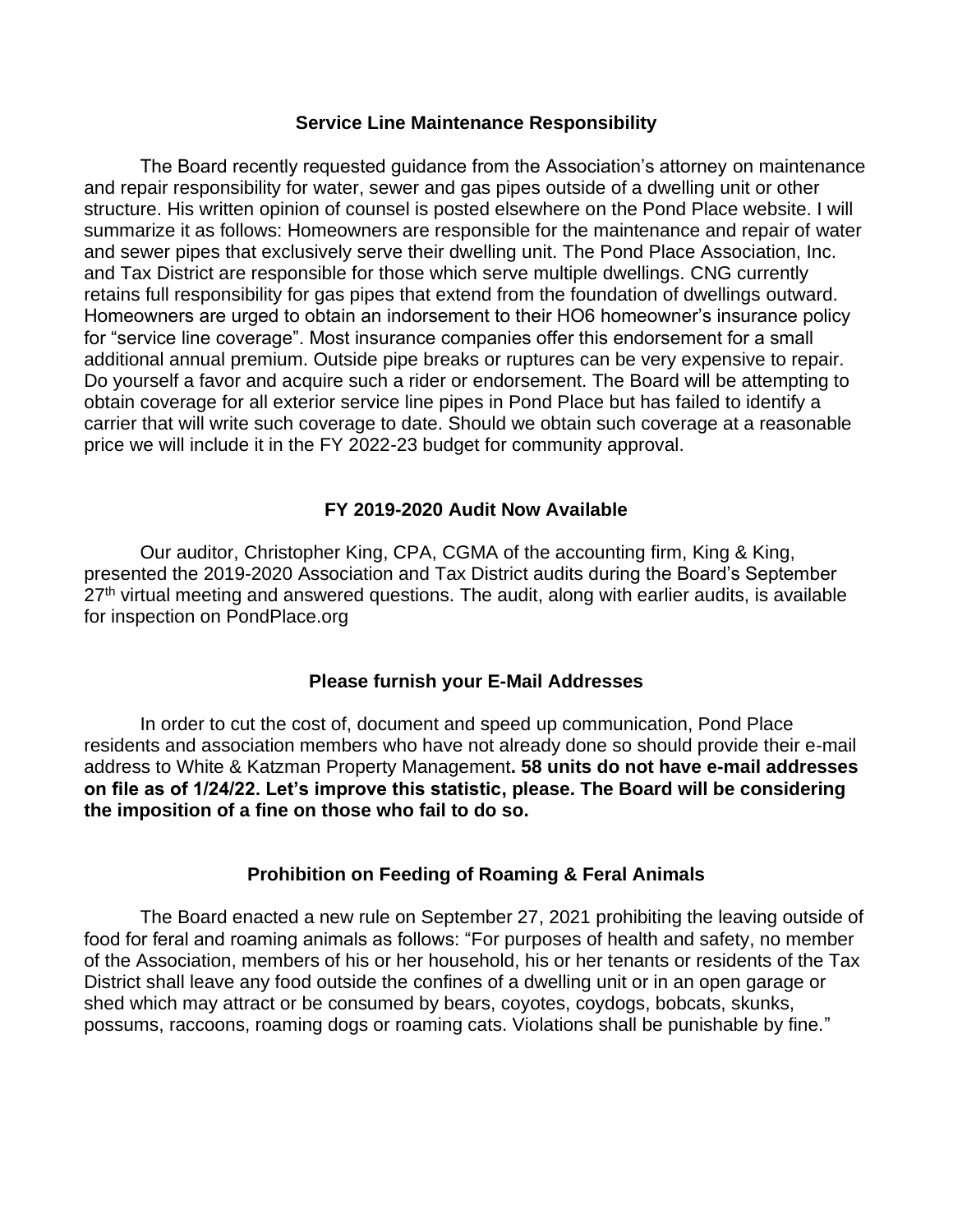### **Speed Limit**

Kindly respect the 20 MPH speed limit on all Pond Place roads for everyone's safety, including pets.

### **Trash Barrels**

The roll out over the summer of 2021 of our new trash and recyclables service with Paine's went fairly smoothly. Residents are reminded that trash and recyclable barrels must be kept in the garages or sheds except on the night before (currently Tuesday nights) or the day of (currently Wednesdays) pickup. Those who do not have garages or sheds are expected to place their barrels out of public view. It is not acceptable for those with garages or sheds to store their barrels outside. Please comply and help to keep the community sightly. Except for a handful of residents, the community is in compliance with these rules. Habitual violators will soon be subject to fines for non compliance.

### **Design Review Committee**

Owners and residents are cautioned that virtually any change to the exterior of a dwelling, garage or shed, including re-staining, requires written prior approval of the Design Review Committee. The Exterior Modification application form is available at [www.pondplace.org](http://www.pondplace.org/) . Those who have applications pending are advised that the committee has been reviewing and voting on applications electronically to expedite processing. Association members are urged to read the Pond Place Building Guide carefully to assure that they have submitted all necessary information and documentation required. It has been my experience many do not do so which will cause delays in approval. Insurance documentation is only needed if the Committee so requires after their review of the application. Color approvals now require submission of swatches. Most modifications of the exterior of your dwelling, garage or shed require prior approval of the Design Review Committee. You act at your peril if you execute an exterior modification without prior approval. Applications and correspondence can be sent to the Design Review Committee by e-mail to: pondplacedrc@gmail.com

#### **Revisions to the Pond Place Building Guide**

The members of the Design Review Committee have been charged by the Boards with reviewing and updating the Pond Place Building Guide. I know many owners and residents have views and suggestions on new materials, fixtures, additions, etc. The committee will welcome your suggestions for changes and improvements in writing to their e-mail address: [pondplacedrc@gmail.com](mailto:pondplacedrc@gmail.com). It is hoped that the new proposed guide will be ready for public comment in May 2022.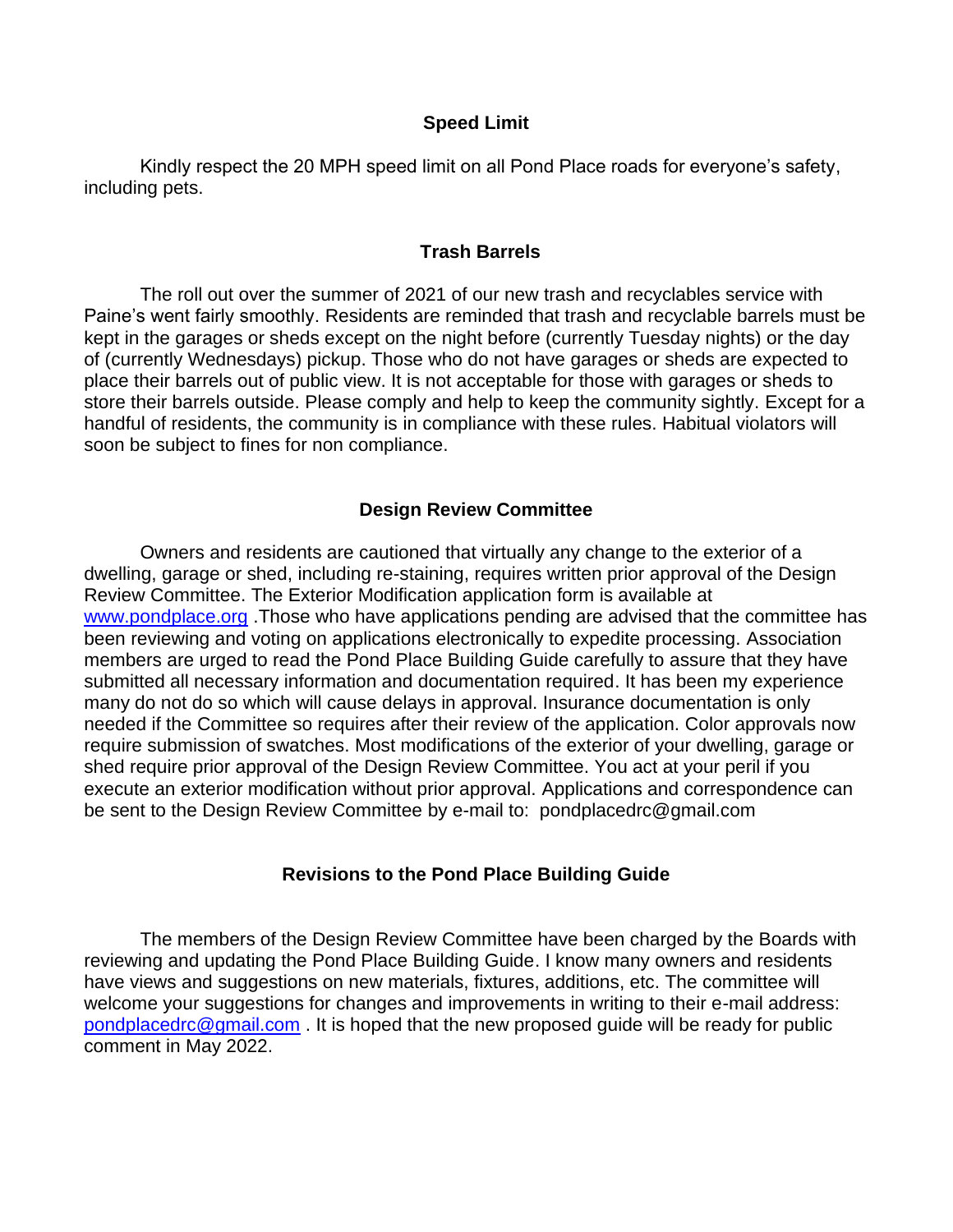#### **Compliance to Building Guide Color Requirements**

Owners/Residents are reminded that a unanimous Board of Governors (with one abstention) reaffirmed at its May 2021 meeting the historic total ban of the color white for any purpose within Pond Place. Homeowners who have white trim, garage doors, lighting fixtures, piping, roof stacks, sliders, screen or storm doors should take steps to bring them into compliance unless they have in their possession a signed approved exterior modification application granting approval for white. Light shades of blues, grays and browns are permitted on a case by case basis upon submission of color swatches. The committee has the discretion to reject combinations of otherwise permitted colors for aesthetic reasons. (During the last several years enforcement has been lax and there is are several known instances where management erroneously granted permission.)

# **Management Contact Information**:

### **POND PLACE PROPERTY MANAGER**

Mr. Michael Montgomery Managing Agent

P: 860.291.8777 x107 E: [Mikem@wkmanage.com](mailto:Mikem@wkmanage.com)

#### **POND PLACE ADMINISTRATIVE TEAM**

Ms. Lauren Pizzoferrato Assistant Property Manager P: 860.291.8777 x122 E: [Laurenp@wkmanage.com](mailto:Laurenp@wkmanage.com)

# **POND PLACE ACCOUNTING TEAM**

Ms. Cheyna Fortson Accounts Receivable P: 860.291.8777 x112 E: [cheyna@wkmanage.com](mailto:cheyna@wkmanage.com)

# **Urgent - Position Open**

The Board is looking for someone with appropriate skills to serve as the notetaker and composer of the minutes of board meetings. That individual would attend the virtual meetings of the boards and then transcribe the minutes. Examples of the minutes can be found on our website. The expectation is that the transcription would be done within 10 days of the date of the meeting in the form of a Microsoft Word editable (.docx) document. Corrections, additions and deletions at the request of the board would have to be made subsequently. Meetings usually last less than 2 hours. **The position pays \$175.00/meeting.** Preference will be given